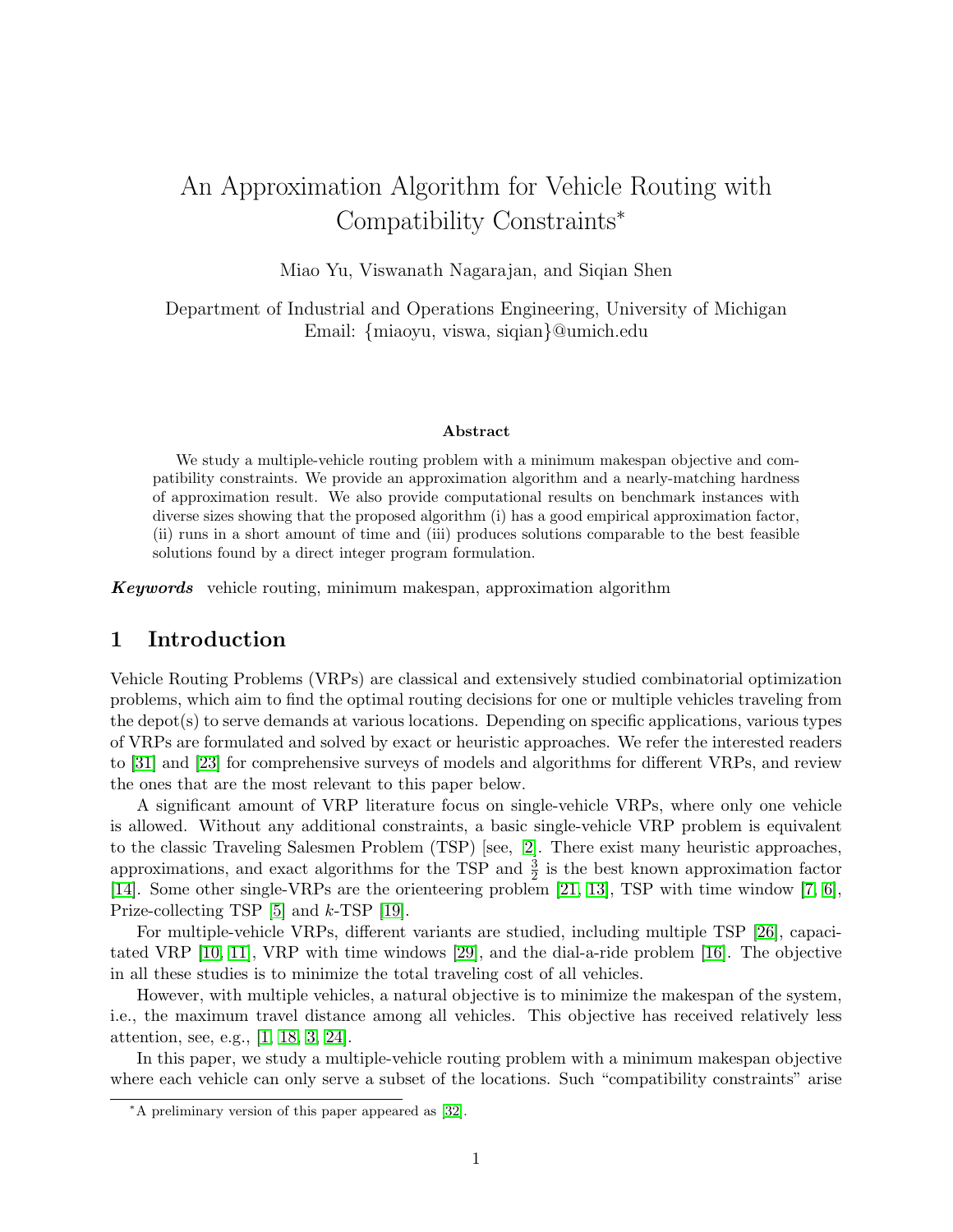in applications such as medical home care delivery. Here one needs to dispatch shared vehicles to visit patients at their homes. Each patient may require different skill-sets from medical teams, who are conveyed by different vehicles, and we also need to balance the workload of different medical staff teams dispatched with the vehicles [\[28\]](#page-12-3).

#### 1.1 Problem Definition and Formulation

In this paper, we study the minimum makespan VRP with compatibility constraints (VRPCC). Given a graph  $G = (V, E)$  with node set  $V = \{0, 1, \ldots, n\}$  and edge set  $E = \{(i, j): i \in V, j \in V\}$ , we assume that the depot is located at node 0 and customers are located at the nodes in  $V^+$  =  $V \setminus \{0\}$ . Each edge  $(i, j) \in E$  has a non-negative length  $c_{ij}$ , which follows triangle inequality, i.e.,  $c_{ij} \leq c_{il} + c_{lj}$  for all i, j,  $l \in V$ . We assume that the minimum distance is at least 1 and edge lengths are symmetric, i.e.,  $c_{ij} = c_{ji}$  for all  $(i, j) \in E$ . A fleet K of vehicles with  $K = \{0, 1, \ldots, m-1\}$  is located at the depot, and each can visit a subset of customers in  $V^+$ . (Our results also extend easily to the case of multiple depots, but we focus on the single depot case for simplicity.) We assume that each vehicle  $k \in K$  can only visit a subset of nodes  $V_k \subset V^+$ , based on matches of vehicles and customers' service types. Our goal is to find a routing decision to assign each vehicle a route such that: (a) the nodes visited by vehicle  $k \in K$  are in the set  $V_k$ ; (b) each node must be visited exactly once; and (c) the maximum traveling cost over all vehicles is minimized.

Let  $(x_{ij}^k, (i,j) \in E)$  be a binary vector of decision variables, such that  $x_{ij}^k = 1$  if we assign vehicle  $k \in K$  to visit node  $j \in V$  right after node  $i \in V$ , and 0 otherwise. Let  $(u_i^k, i \in V)$  be the indicator vector parameter, such that  $u_i^k = 1$  if  $i \in V_k$ , and  $u_i^k = 0$  otherwise. VRPCC can be formulated as the following integer program.

$$
\textbf{MIP: } \underset{\mathbf{x}, \ \tau}{\text{minimize}} \ \tau \tag{1}
$$

subject to 
$$
\sum_{(i,j)\in E} c_{ij} x_{ij}^k \leq \tau \quad \forall k \in K
$$
 (2)

<span id="page-1-7"></span><span id="page-1-1"></span><span id="page-1-0"></span>
$$
\sum_{(0,j)\in E} x_{0j}^k = 1 \quad \forall k \in K \tag{3}
$$

<span id="page-1-3"></span><span id="page-1-2"></span>
$$
\sum_{(i,v)\in E} x_{iv}^k - \sum_{(v,j)\in E} x_{vj}^k = 0 \quad \forall v \in V, \ \forall k \in K
$$
\n
$$
(4)
$$

$$
\sum_{k \in K} \sum_{(i,j) \in E} x_{ij}^k = 1 \quad \forall j \in V^+ \tag{5}
$$

$$
x_{ij}^k \le u_j^k \quad \forall (i,j) \in E, \ j \in V^+, \ \forall k \in K \tag{6}
$$

<span id="page-1-5"></span><span id="page-1-4"></span>
$$
\sum_{i,j\in S,\ i\neq j} x_{ij}^k \le |S|-1 \quad \forall S \subset V^+, \ \forall k \in K \tag{7}
$$

<span id="page-1-6"></span>
$$
x_{ij}^k \in \{0, 1\} \quad \forall (i, j) \in E, \forall k \in K. \tag{8}
$$

In the above formulation, constraints [\(2\)](#page-1-0) set  $\tau$  as the maximum traveling cost among all vehicles; constraints [\(3\)](#page-1-1) ensure that each vehicle leaves the depot; constraints [\(4\)](#page-1-2) ensure that the same number of vehicles arrive at and depart from each customer node; constraints [\(5\)](#page-1-3) ensure that each node in  $V^+$  will be visited exactly once; constraints [\(6\)](#page-1-4) ensure that each vehicle can only visit the nodes in its compatibility set; constraints [\(7\)](#page-1-5) are sub-tour elimination constraints avoiding cycles that do not contain the depot; finally,  $\mathbf x$  is a binary decision vector according to constraints  $(8)$ .

Although there are exponentially many constraints in [\(7\)](#page-1-5), this can be addressed by constraint generation as follows. We initially start with no sub-tour elimination constraints in the model. When the solver finds a feasible solution satisfying all the current constraints, we detect cycles that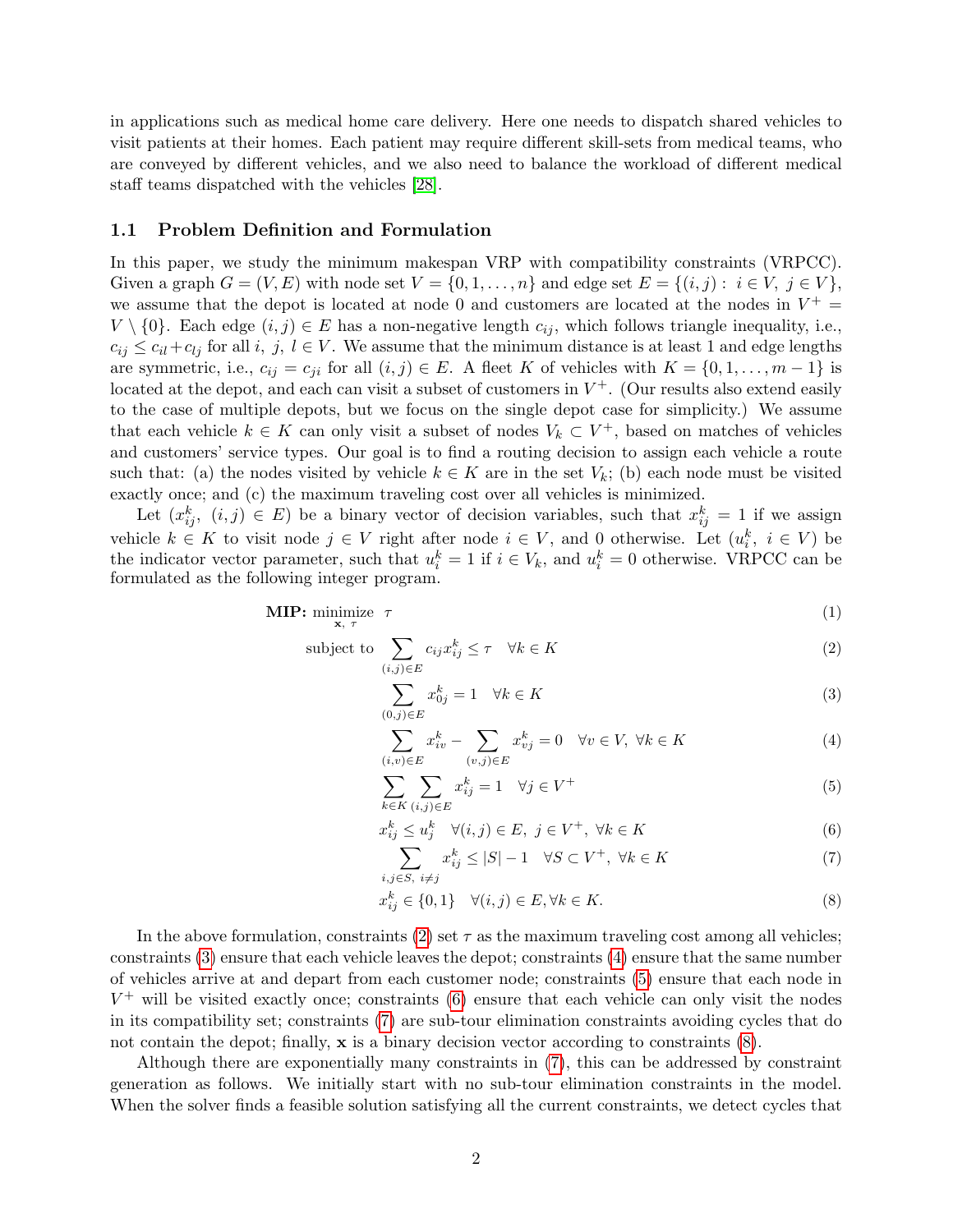do not pass the depot. (This can be found very efficiently by a simple graph search.) If we do not find such cycles then the MIP model  $(1)$ – $(8)$  is already solved. Otherwise, we add the corresponding sub-tour elimination constraints from [\(7\)](#page-1-5), and the solver continues solving this new modified model. We iterate this process until a valid solution is found.

In our computations, we solve this **MIP** model  $(1)$ – $(8)$  using a state-of-the-art solver (Gurobi), and compare its performance to our approximation algorithm. We also use MIP to compute lower bounds for VRPCC.

Recall that an α-approximation algorithm for a minimization (resp. maximization) problem always produces a solution of objective at most (resp. at least)  $\alpha$  times the optimal.

#### 1.2 Main Results

In this paper, we focus on the approximability of the VRPCC.

<span id="page-2-0"></span>**Theorem 1.** VRPCC cannot be approximated to within a factor of  $(1-o(1))\cdot \ln n$ , unless  $\mathcal{NP} = \mathcal{P}$ .

<span id="page-2-1"></span>**Theorem 2.** There is a  $2[\ln n]+1$ -approximation algorithm for VRPCC.

Both the hardness result and the algorithm are based on relations to the set cover problem, which is known to have a tight approximability threshold of  $\ln n$  [see, [15,](#page-11-9) [17\]](#page-11-10). Recall that the set cover problem involves selecting the smallest number of sets from a given collection so as to cover all elements of a ground set. The main idea for Theorem [1](#page-2-0) is to reduce the min-sum objective in set-cover to the min-max objective in VRPCC. This is done by making several copies of the setcover instance and "rotating" the set-element relations in each of these instances so as to balance the load across all sets used in an optimal solution. See Section [2](#page-3-0) for details.

Theorem [2](#page-2-1) is based on applying the set-cover greedy algorithm on an implicit set system: such an approach has been used in a number of approximation algorithms, e.g., [\[25,](#page-11-11) [30\]](#page-12-4). However, the "max coverage" subproblem that we need to solve is different in order to handle the min-max objective. This corresponds to the maximum coverage problem with group budgets [\[12,](#page-11-12) [27\]](#page-11-13) (we will define it formally later), and we can apply their approach using an approximation algorithm for the orienteering problem [\[13\]](#page-11-3). We observe that using an approximation algorithm for the related  $k$ -TSP problem [\[20\]](#page-11-14) leads to a slightly better constant (2 instead of  $2 + \epsilon$ ) in the approximation ratio, but more importantly this approach is far easier to implement. See Section [3](#page-4-0) for details.

Our computational results show that the empirical approximation factor (solution value from the approximation algorithm divided by the best lower bound found) is much smaller than the theoretical one. Moreover, the running time of the approximation algorithm is much smaller than MIP: the time taken is less than 2 minutes on almost all instances. Also, the solution found by our approximation algorithm is very close (or better) than the best solution found by MIP even after 2 hours. See Section [4](#page-7-0) for details.

#### 1.3 Related Work

For VRPs with a min-max objective, most current literature focuses on heuristic methods [see, e.g., [9,](#page-10-8) [22\]](#page-11-15) and approximation algorithms [see, e.g., [3,](#page-10-7) [18,](#page-11-7) [24\]](#page-11-8). In particular, constant-factor approximation algorithms are known for min-max (unrooted) path/tour cover [\[3\]](#page-10-7), min-max (rooted) path/tour cover [\[18\]](#page-11-7) and min-max TSP with non-uniform speeds [\[24\]](#page-11-8). To the best of our knowledge, approximation algorithms for min-max VRPs with compatibility constraints have not been studied, and this paper aims to fill this gap. Compared to these previous results, we show that the problem with compatibility constraints does not admit any constant-factor approximation.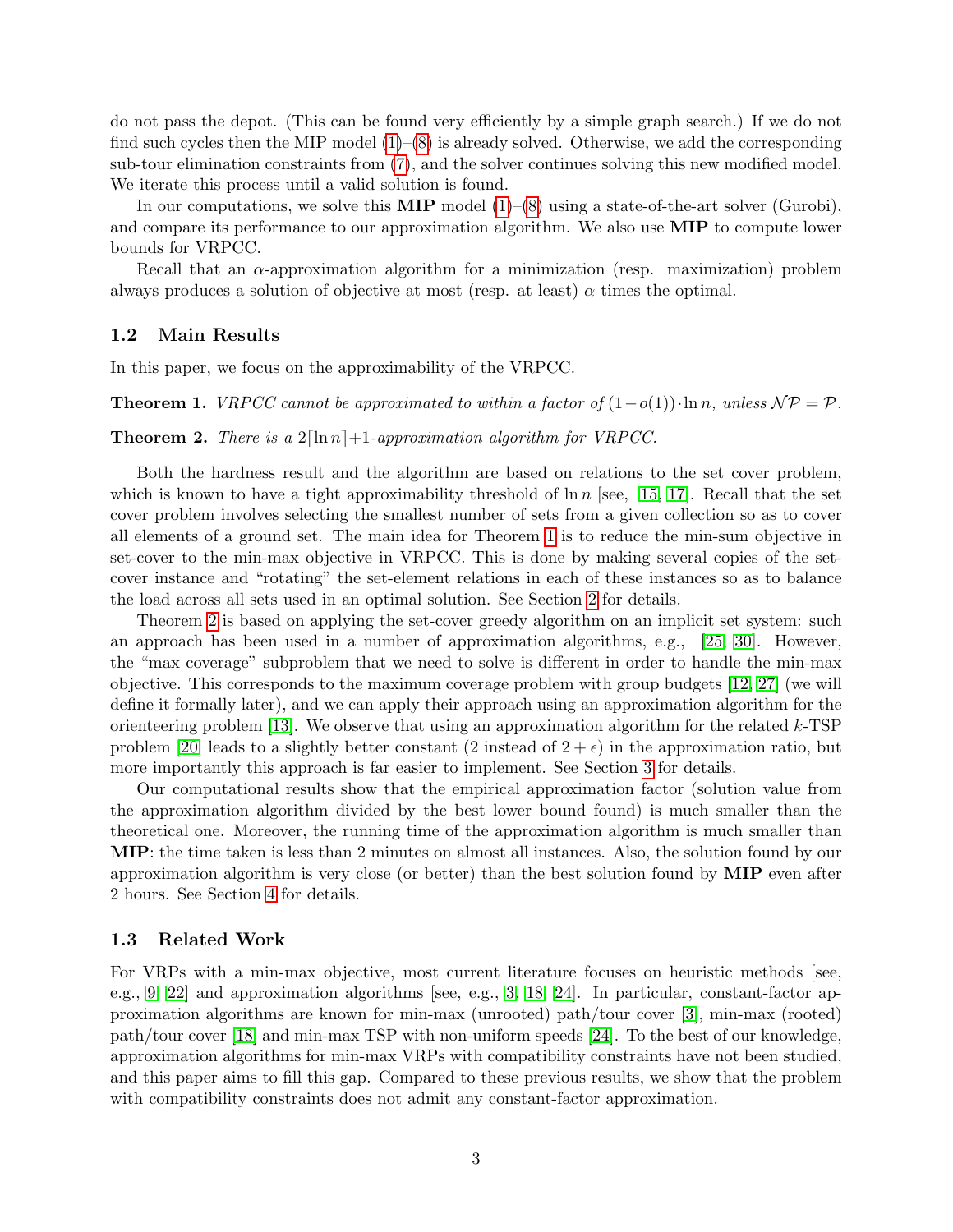In this paper, we use a set cover based technique to derive our algorithm. Set cover and maximum coverage problems are classic problems in combinatorial optimization with wide applications in various settings. A greedy algorithm that repeatedly picks the set covering the maximum number of uncovered elements, yields a  $(\ln n)$ -approximation for the set cover problem and  $\frac{e}{e-1}$ -approximation for the maximum coverage problem [see, [15\]](#page-11-9). This is also known to be best-possible unless  $\mathcal{NP} = \mathcal{P}$ [\[17\]](#page-11-10). Our algorithm relies on the framework of maximum coverage with group budgets, introduced by [\[12\]](#page-11-12); the approximation ratio was recently improved in [\[27\]](#page-11-13). A crucial subroutine in implementing this framework for VRPCC is the k-TSP problem, which finds a rooted tour with minimum total cost covering k nodes in a given graph. A constant-factor approximation algorithm for  $k$ -TSP was given by [\[8\]](#page-10-9) and later improved by [\[19\]](#page-11-4), [\[4\]](#page-10-10), and [\[20\]](#page-11-14) to 3,  $2 + \epsilon$  and 2, respectively.

### <span id="page-3-0"></span>2 Hardness of Approximation for VRPCC

We prove the Theorem [1](#page-2-0) by showing the set cover problem is polynomial-time reducible to VRPCC, and therefore VRPCC is at least as hard as the set cover problem.

*Proof of Theorem [1.](#page-2-0)* In a set cover instance, we are given a ground set  $U$  and a family  $S$  of subsets of U. A cover is a subfamily  $\mathcal{C} \subseteq \mathcal{S}$  of sets whose union is U. The objective is to find a cover that uses the fewest sets in S. Let  $[t]$  denote the integer set  $\{0, 1, \ldots, t-1\}$  for any  $t \geq 1$ .

<span id="page-3-1"></span>Given an input  $(\mathcal{U}, \mathcal{S})$  of set cover, we index elements in  $\mathcal{U}$  as  $0, 1, \ldots, n-1$  and let the collection of subsets be  $S = \{S_i : i \in [m]\}.$  The reduction constructs a graph with  $mn + 1$  nodes that are partitioned into a depot-node r and m disjoint groups  $W_i = \{u_{ij}, j \in [n]\}\$  for each  $i \in [m]$ . There are edges of cost 0 between each pair of nodes in the same group  $\{W_i\}_{i\in[m]}$  and an edge of cost 0.5 between  $r$  and all other nodes. There are no edges between nodes of different groups. Let  $T$  denote this edge-weighted graph and  $c_{a,b}$  the shortest path distance between nodes a and b in T. Figure [1](#page-3-1) shows an example of graph T with  $n = 5$  and  $m = 4$ .



Figure 1: An example of T with  $n = 5$ ,  $m = 4$ . Each node in the graph is connected to r with edge cost 0.5 and in each group  $\{W_i : i \in [4]\}$  the nodes comprise a complete graph with edge costs 0.

The VRPCC instance has m vehicles, so  $K = [m]$ . The compatibility constraints  $\{V_k : k \in [m]\}$ are based on "rotating" the sets in S and are defined as follows. For any vehicle  $k \in [m]$ , group  $i \in [m]$  and  $j \in [n]$ , node  $u_{ij} \in V_k$  if and only if  $j \in S_{k'}$ , where  $k' = (k + i) \mod m$ . Figure [2](#page-4-1) shows an example for an instance with  $m = 4$  and  $n = 5$  where the relationship in  $W_0$  represents the original collection S. This reduction is clearly polynomial time in  $m$  and  $n$ .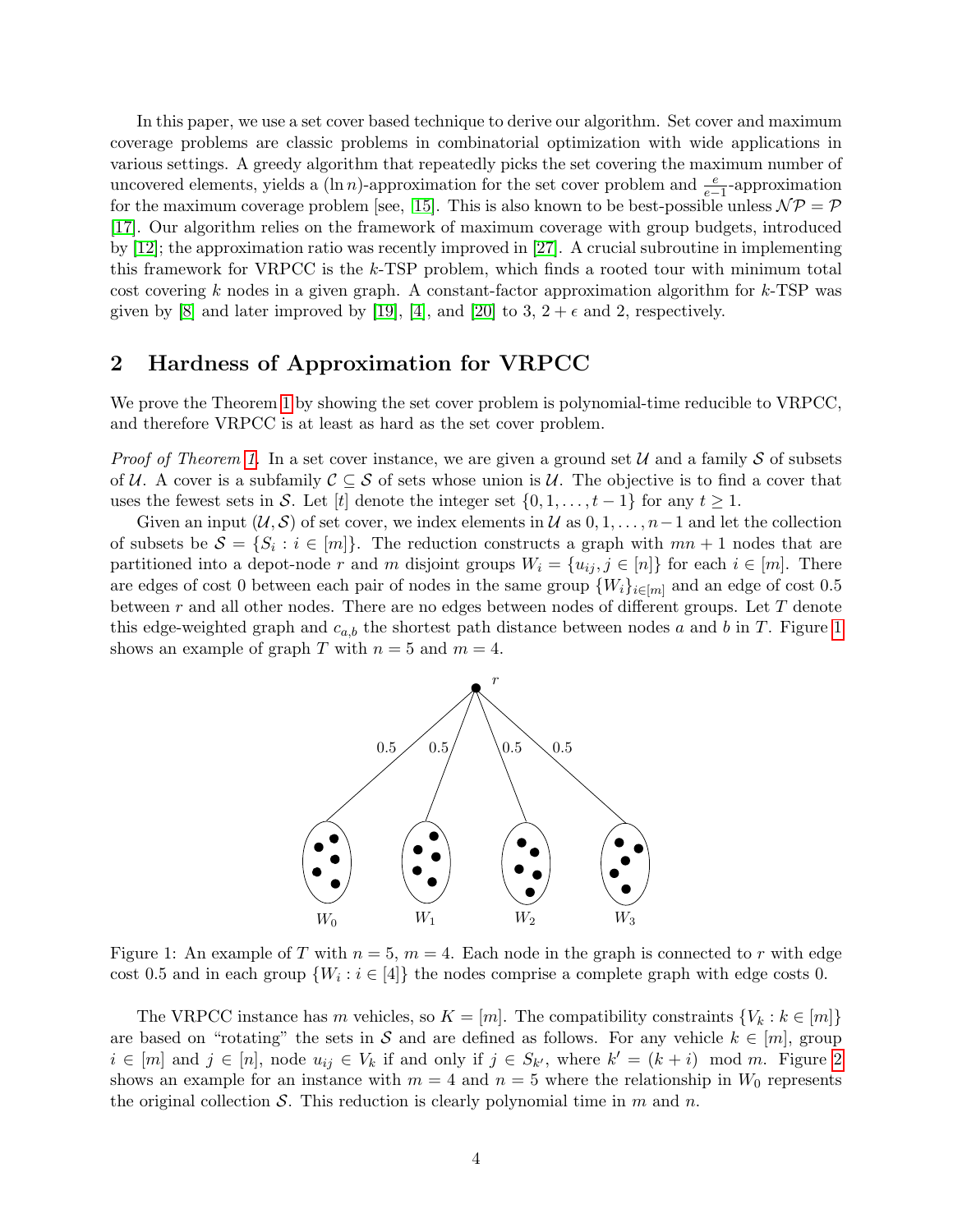<span id="page-4-1"></span>

Figure 2: An illustration of compatibility constraints on different groups.

We argue that solving the set cover instance  $(\mathcal{U}, \mathcal{S})$  is equivalent to solving the above VRPCC instance. Let  $SC^*$  and  $CC^*$  denote corresponding optimal solutions to set cover and VRPCC, respectively. Let  $c(SC^*)$  and  $c(CC^*)$  denote corresponding optimal objectives.

We first show that  $c(CC^*) \leq c(SC^*)$ . Let C contain indices of all sets in  $SC^*$ . Then, we construct the following solution to VRPCC. We define  $C_i := \{(c - i) \mod m \mid c \in C\}$  for each group  $i \in [m]$ . Note that by definition of the compatibility constraints in group i, the vehicles in  $C_i$  can cover all nodes in  $W_i$ . So the VRPCC solution involves routing each vehicle  $k \in [m]$  to the groups  $\{i \in [m] : k \in C_i\}$ . The total cost for any vehicle  $k \in [m]$  is then  $|\{i \in [m] : k \in C_i\}| = |C|$ . So the VRPCC objective is also  $|C| = c(SC^*)$ . This implies  $c(CC^*) \leq c(SC^*)$ .

Conversely, we show that  $c(SC^*) \leq c(CC^*)$ . Consider the optimal VRPCC solution  $CC^*$ . As  $c(CC^*)$  is the maximum cost over all m vehicles, the total cost to cover all nodes is at most  $m \times c(CC^*)$ . This implies that there exists a group, say  $W_i$ , which is visited by at most  $c(CC^*)$ vehicles. Let  $D_i \subseteq [m]$  denote the set of vehicles that visit group  $W_i$ ; note  $|D_i| \leq c(CC^*)$ . Then it follows (due to the compatibility constraints for  $W_i$ ) that  $D = \{(d + i) \mod m \mid d \in D_i\}$  forms a valid set-cover, i.e.  $\bigcup_{\ell \in D} S_{\ell} = \mathcal{U}$ . So the optimal set-cover value  $c(SC^*) \leq |D| = |D_i| \leq c(SC^*)$ .

Combining both, we conclude that  $c(CC^*) = c(SC^*)$ . The result in Theorem [1](#page-2-0) now follows from the hardness for set-cover that there is no  $(1 - o(1)) \cdot \ln n$  approximation algorithm unless  $P = \mathcal{NP}$ [\[17\]](#page-11-10). This completes the proof.  $\Box$ 

## <span id="page-4-0"></span>3 An  $O(\log n)$ -Approximation Algorithm

In this section, we propose an approximation algorithm to VRPCC. Our algorithm starts with a "guess" B on the optimal value, which can be verified within a binary search scheme (see Algorithm [2\)](#page-6-0). Then it iteratively picks a route for each vehicle that covers (approximately) the maximum number of new nodes. We iterate this process until all nodes are covered.

We start by introducing the maximum coverage problem with group budgets (MCG). Here, we are given a ground set for MCG, X, and a collection of subsets of X,  $\mathcal{C} = \{S_1, S_2, \ldots, S_m\}$ . We are also given a partition of C into k groups  $G_1, G_2, \ldots, G_k$ . A solution to MCG is a subset  $H \subset \mathcal{C}$ such that  $|G_i \cap H| \leq 1$  for all  $i = 1, ..., k$ , i.e. at most one set can be chosen from each part. The objective is to maximize the number of elements in  $X$  covered by  $H$ .

*Example:* Consider  $X = \{1, 2, 3, 4, 5\}$ ,  $S_1 = \{1, 2, 3\}$ ,  $S_2 = \{4, 5\}$ ,  $S_3 = \{1, 2, 5\}$ ,  $S_4 = \{1, 5\}$  and  $k = 2$ . Suppose that  $G_1 = \{S_1, S_3\}$  and  $G_2 = \{S_2, S_4\}$ . Then the optimal solution is  $H = \{S_1, S_2\}$ which covers all 5 elements.

[\[12\]](#page-11-12) gave a greedy algorithm to solve MCG by iteratively picking one set from each part that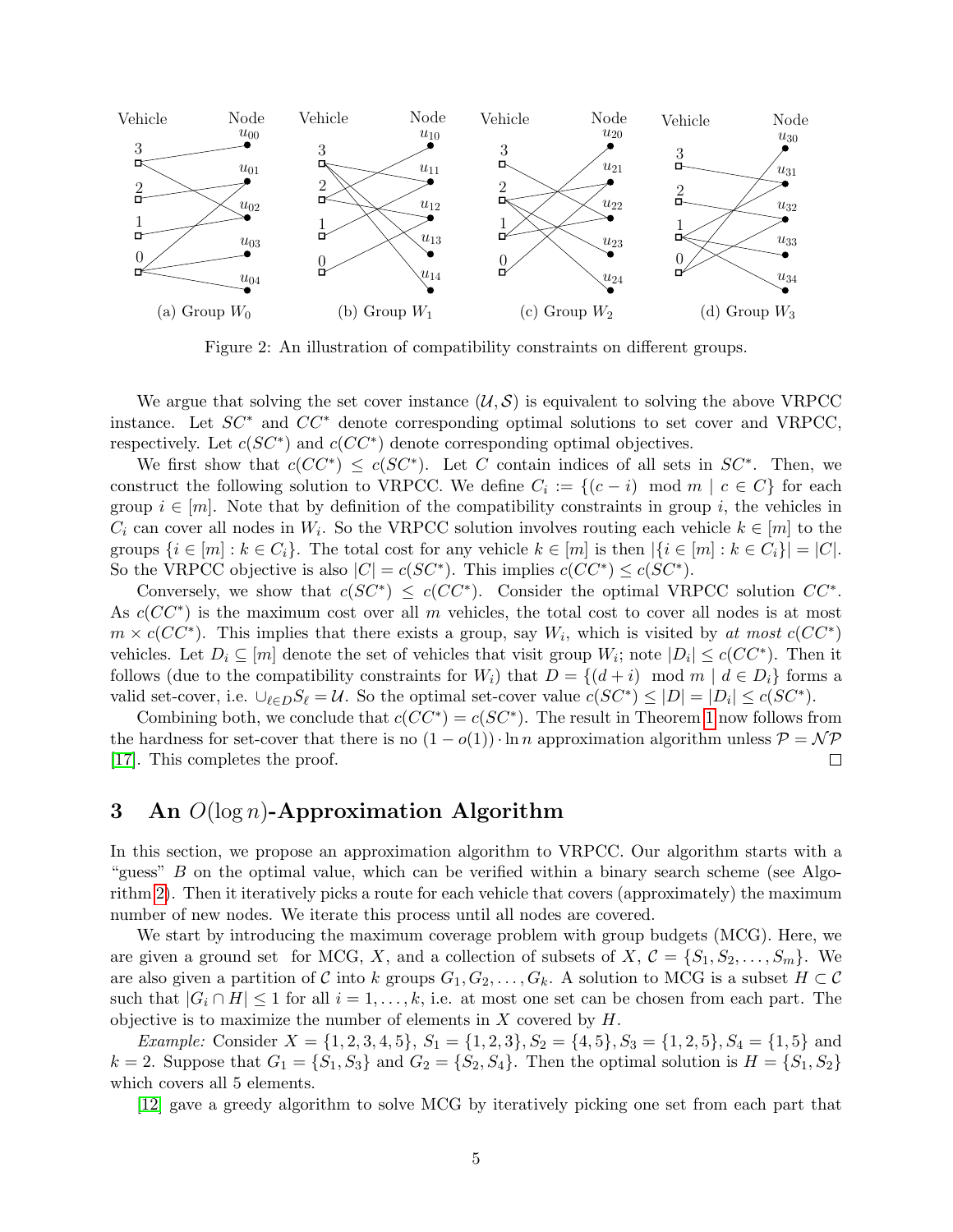covers the maximum number of uncovered elements. Crucially, the algorithm works with an oracle model  $\mathcal O$  that takes as input a ground set  $X'$  and an index i and outputs a set  $S_j \in G_i$  such that  $|S_j \cap X'|$  is maximized. They showed that this greedy algorithm is a  $\frac{1}{1+\rho}$ -approximation algorithm for MCG given a  $\frac{1}{\rho}$ -approximate oracle. Later, [\[27\]](#page-11-13) proposed a better  $(1 - e^{-1/\rho})$ -approximation algorithm, given a  $\frac{1}{\rho}$ -approximate oracle, based on a linear program rounding algorithm. However, this algorithm relies on using the ellipsoid method to solve LPs, which is not practical for our purpose.

Specializing MCG to the VRPCC setting, we obtain the following.

#### Problem. MCG-VRP

Input: A node subset  $X \subset V$ , a fleet K of vehicles and a budget  $B \geq 0$ . Output: Routes  $\{A_i \subseteq V_i : i \in K\}$  for each vehicle with each route of cost at most B. Objective: maximize  $\vert \cup_{i\in K} A_i \cap X \vert$ , the number of nodes covered.

In this case, the oracle  $\mathcal O$  corresponds to the orienteering problem. Formally,  $\mathcal O(Y, B, i)$  involves computing a route for vehicle  $i \in K$  (originating from r) with cost at most B that covers the maximum number of nodes in  $Y$ . The compatibility constraints are enforced in the definition of this oracle instance. The complete algorithm is described in Algorithm [1.](#page-5-0)

<span id="page-5-0"></span>

| Algorithm 1: Greedy Algorithm for MCG-VRP                                             |
|---------------------------------------------------------------------------------------|
| <b>input</b> : A fleet K of vehicles, a subset $X \subset V$ and a budget B           |
| <b>output:</b> A set $H$ of routes with cost at most $B$ , one route for each vehicle |
| $X' \leftarrow X$                                                                     |
| 2 for $i \in K$ do                                                                    |
|                                                                                       |
| 3 $A_i = \mathcal{O}(X' \cap V_i, B, i)$<br>4 $X' \leftarrow X' \setminus A_i$        |
| 5 end                                                                                 |
| 6 return $H = \{A_i : i \in K\}$                                                      |
|                                                                                       |

<span id="page-5-1"></span>**Theorem 3** (Corollary 1 in [\[12\]](#page-11-12)). Algorithm [1](#page-5-0) is a  $\frac{1}{1+\rho}$ -approximation algorithm for the MCG-VRP, assuming a  $\frac{1}{\rho}$ -approximate oracle  $\mathcal{O}$ .

The current best approximation ratio for the orienteering problem is  $(2 + \epsilon)$  with running time  $n^{O(1/\epsilon^2)}$  [\[13\]](#page-11-3); so this is polynomial time only for constant  $\epsilon > 0$ . However, this algorithm as well other constant-factor approximation algorithms for orienteering are rather complex to implement. To simplify the implementation, we instead use a  $(1, \beta)$ -bicriteria approximation algorithm for orienteering, which violates the cost by a factor  $\beta \geq 1$  but covers the optimal number of nodes (for a cost B route). This corresponds to the k-TSP problem: given a graph with root r and target k, find a min-cost route (originating from r) that covers at least k nodes. Given a  $\beta$ approximation algorithm for k-TSP, we can obtain a  $(1, \beta)$ -bicriteria approximation for orienteering by just running a binary search on k to output the route having highest k and cost at most  $\beta B$ . The best approximation ratio for k-TSP is  $\beta = 2$  from [\[20\]](#page-11-14). This algorithm is also much more efficient than those for orienteering: in fact it is used as a subroutine in all algorithms for orienteering. Using Theorem [3,](#page-5-1) we obtain:

<span id="page-5-2"></span>**Corollary 4.** If we use a  $(1, \beta)$ -bicriteria approximation algorithm for oracle  $\mathcal{O}$ , then Algorithm [1](#page-5-0) is a  $(\frac{1}{2})$  $\frac{1}{2}$ ,  $\beta$ )-bicriteria *approximation algorithm for MCG-VRP*.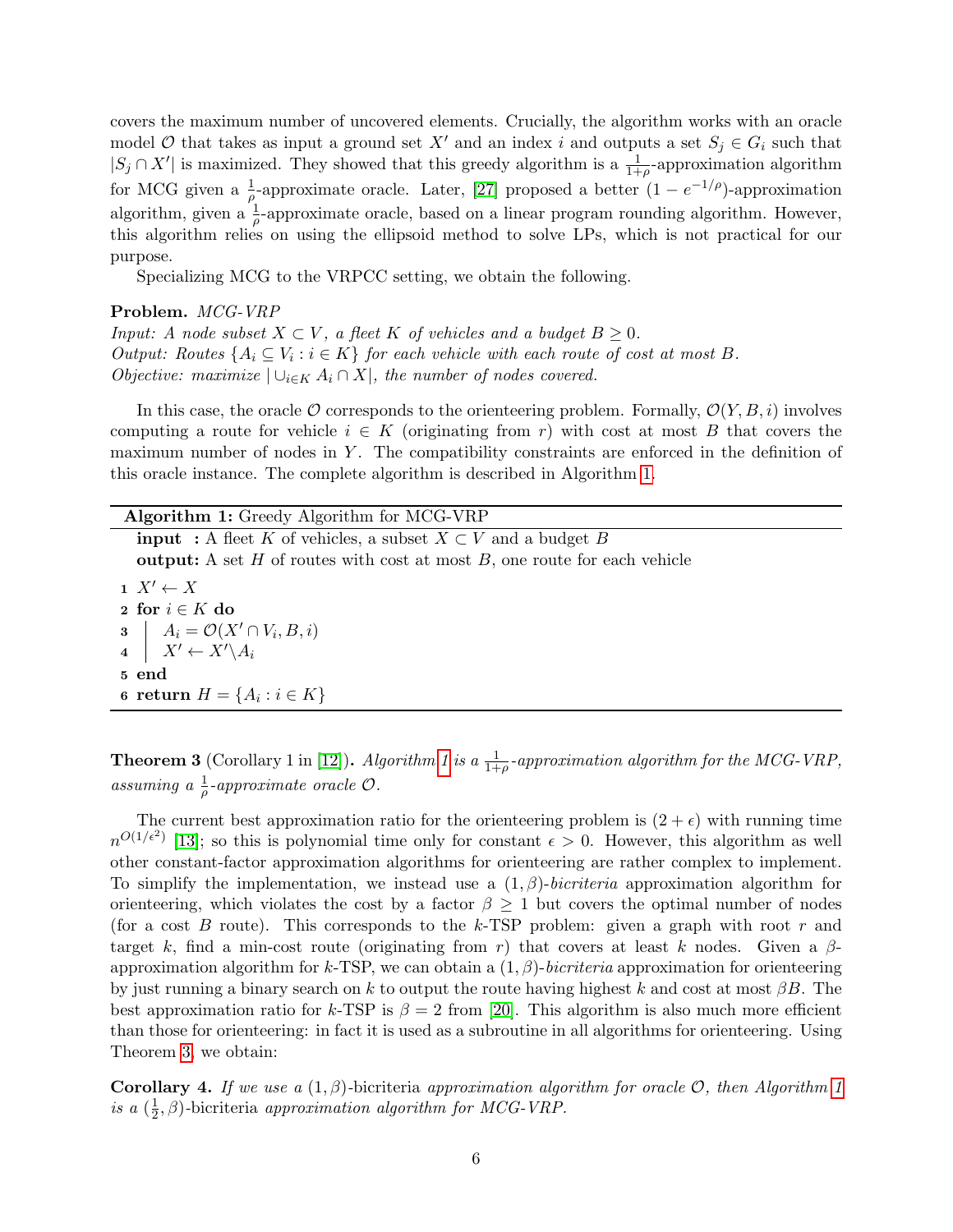Algorithm 2: Approximation Algorithm for VRPCC

<span id="page-6-0"></span>**input** : A network  $G = (V, E)$ , a fleet K of vehicles output: Routing assignment for each vehicle in  $i \in K$ **1** Initialize routes  $\tau_i = \emptyset$  for all  $i \in K$ ,  $X \leftarrow V^+$ .

**2** Initialize upper-bound  $u = 2\sum_{(i,j)\in E} c_{ij}$ , lower-bound  $l = 0$ , and a tolerance threshold  $\epsilon$  for the binary search.

<span id="page-6-1"></span>3 while  $u - l ≥ ε$  do  $\begin{array}{c} \texttt{4} \end{array} \left| \begin{array}{c} B \leftarrow \frac{u+l}{2}, \textit{Solve} \leftarrow \textbf{true} \end{array} \right|$ 5 while  $X \neq \emptyset$  do 6  $\{A_i : i \in K\}$  = solution from Algorithm [1](#page-5-0) for MCG-VRP with input  $K, X, B$ 7 if  $|\bigcup_{i\in K} A_i \cap X|$  <  $|X|/2$  then  $Solve \leftarrow$  false, break 8 Update  $X \leftarrow X \setminus (\cup_{i \in K} A_i)$  and  $\tau_k \leftarrow \tau_k \circ A_k$  for all  $k \in K$ 9 end 10 if Solve then  $u \leftarrow B$ 11 else  $l \leftarrow B$ 12 end 13 return routes in  $\tau_i$  for  $i \in K$ 

Finally, we use Algorithm [1](#page-5-0) iteratively until all nodes are covered, and perform a binary search on the "guess" B. The details are displayed in Algorithm [2.](#page-6-0)

The following lemma shows VRPCC can be solved by iterating Algorithm [1](#page-5-0) at most  $\lceil \log_2 n \rceil$ times for the correct guess of B.

**Lemma 5.** If we use a  $(1, \beta)$ -bicriteria approximation algorithm for oracle O then Algorithm [2](#page-6-0) achieves a  $(1+\epsilon)\beta \lceil \log_2 n \rceil$  approximation ratio for VRPCC.

*Proof.* By the definition of upper/lower bounds (u and l) and the binary-search on  $B$ , it is clear that the parameter Solve is true (resp. false) at the end of the inner while-loop (line [9\)](#page-6-1) when  $B$  is set to u (resp. l). Note also that for any B where Solve is true at the end of the inner while-loop, Algorithm [1](#page-5-0) must have produced (in each iteration of the inner while-loop) a solution that covers at least half of the current set X: as each iteration adds makespan at most  $\beta B$  (by Corollary [4\)](#page-5-2), the resulting VRPCC solution has makespan at most  $(\beta \lceil \log_2 n \rceil) \cdot B$ . In particular, for the choice  $B = u$ at the end of the algorithm, we obtain that the makespan of Algorithm [2](#page-6-0) is  $ALG \leq \beta \lceil \log_2 n \rceil \cdot u$ .

Suppose the optimal value for VRPCC is  $B^*$  and consider any  $B \ge B^*$ . Note that the optimal value of the MCG-VRP instance  $(X, B, K)$  is |X| for any  $X \subseteq V^+$ : hence using Corollary [4,](#page-5-2) Algorithm [1](#page-5-0) covers at least half the nodes in  $X$ . So  $Solve$  is true at the end of inner while-loop for any  $B \geq B^*$ . As *Solve* is false at the end when  $B = l$ , we obtain  $B^* \geq l$ . So we have:

 $ALG \leq \beta \lceil \log_2 n \rceil \cdot u \leq \beta \lceil \log_2 n \rceil (l + \epsilon) \leq \beta \lceil \log_2 n \rceil (B^* + \epsilon) \leq (\beta \lceil \log_2 n \rceil)(1 + \epsilon)B^*$ .

The last inequality uses the fact that  $B^* \geq 1$  as all distances are assumed to be at least one. Therefore, Algorithm [2](#page-6-0) is a  $(1 + \epsilon)\beta \log_2 n$ -approximation algorithm. □

Using  $\beta = 2$  and  $\epsilon \leq \frac{1}{n}$  $\frac{1}{n}$ , we obtain a  $2\lceil \log_2 n \rceil + 1$ -approximation algorithm for VRPCC. Instead of the greedy approach from [\[12\]](#page-11-12), if we used the LP-based approach in [\[27\]](#page-11-13) to solve MCG-VRP, we obtain a  $(2 \ln n+1)$ -approximation algorithm. This completes the proof of Theorem [2.](#page-2-1)

For the computational results, we only tested the greedy approach which has a slightly worse approximation ratio, but is a lot simpler to implement.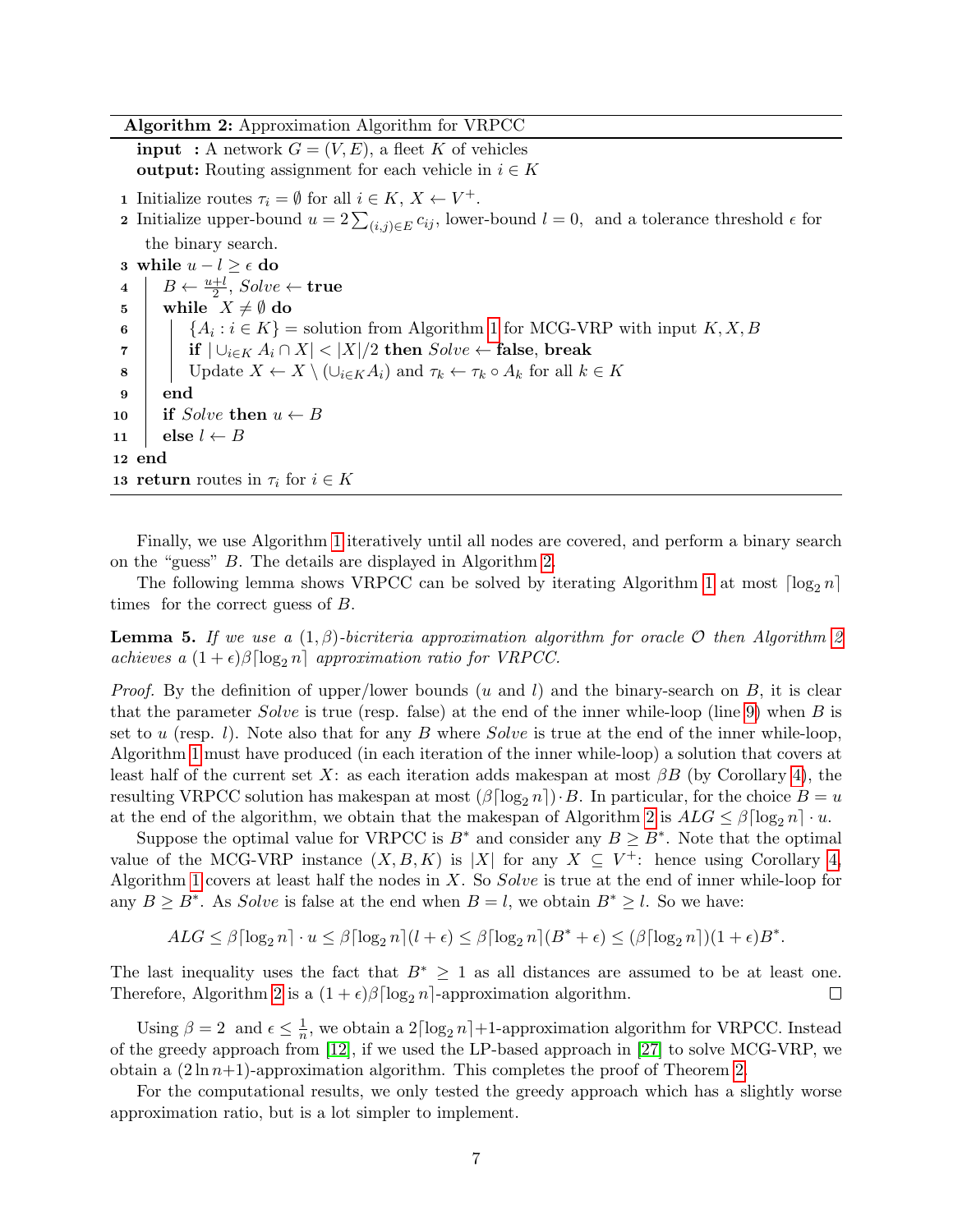The time complexity of Algorithm [2](#page-6-0) depends on the complexity of the oracle  $\mathcal O$ . Suppose the complexity of  $\mathcal O$  is  $T(n)$ , then the complexity of Algorithm [1](#page-5-0) is  $O(mT(n))$ . For Algorithm [2,](#page-6-0) the inner while loop executes at most  $\lceil \log n \rceil$  as we halve the size of X in each loop. The outer loop is used to conduct binary search for optimal budget, which takes  $\log_2 \frac{C}{\epsilon}$  $\frac{C}{\epsilon}$  steps where  $C = 2 \sum_{(i,j) \in E} c_{ij}$ . Therefore, the overall complexity of Algorithm [2](#page-6-0) is  $O\left(\log_2(\frac{C}{\epsilon})\right)$  $\frac{C}{\epsilon}) \cdot \log_2(n) \cdot m \cdot T(n)$ .

## <span id="page-7-0"></span>4 Computational Results

To evaluate the performance of the proposed approximation algorithm, we conduct numerical studies on tailored instances generated from Solomon's benchmark for VRPs [\[29\]](#page-12-1). First, we compare the proposed approximation algorithm against the MIP on small instances with up to 25 customers. Then, we extend our experiments to the instances with up to 100 customers.

There are three categories of the original instances based on the nodes distribution: the R type where nodes are randomly distributed, the C type where nodes are distributed in clusters, and the RC type where some nodes are randomly distributed and the rest are clustered. We only use the node location from Solomon's benchmark and customize our instances as follows. We sample the desired number of nodes from the benchmark instances and compute the distance matrix. We consider two types of VRPCC instances: one with tight compatibility constraints where each node can be visited by few numbers of vehicles, and the other with relaxed compatibility constraints where each node can be visited by more number of vehicles. In our tailored instances, we randomly generate compatibility constraints such that we allow one vehicle to visit a node with 30% probability for tight instances and 70% probability for relaxed instances. Each instance is labeled by its type  $R/C/RC$ , number *n* of nodes and number *k* of vehicles.

To implement the approximation algorithm, we use the 5-approximation algorithm for  $k$ -TSP problem from [\[19\]](#page-11-4) to serve as our oracle  $\mathcal{O}$ . Although the best known result is a 2-approximation from [\[20\]](#page-11-14), the one that we use has an easier implementation while achieving satisfactory empirical results in our tests. We use  $\epsilon = 10^{-3}$  in Algorithm [1.](#page-5-0) After solving the problem, we perform local search, including 2-opt [\[31\]](#page-12-0) and relocation, to improve the solutions. The relocation procedure used in the local search works as follows. After we finish the 2-opt, we attempt to reassign the nodes in the most lengthy tour to another compatible vehicle and insert them to the best position of the tour. We repeat this process until no improvements can be made.

We code our algorithm in Java and execute the tests on a computer with an Intel Core i.7-3770 CPU running at 3.4 GHz and 8 GB of RAM. We use Gurobi 7.5.1 as the mixed integer programming solver. We report the results with 10 minutes and 2 hours (120 minutes) time limits for **MIP** solver.

We evaluate the proposed algorithm against the **MIP** on small instances with up to 26 nodes and large instances with up to 101 nodes. For each test instance, we report the lower bounds,  $LB<sub>1</sub>$  $(LB_2)$ , upper bounds,  $UB_1$  (UB<sub>2</sub>), found by **MIP** within the 10 minutes (2 hours) time limit, the CPU time for MIP in seconds (Time) if the problem is solved within the time limit, the solution found by approximation algorithm (Obj), the CPU time for the approximation algorithm in seconds (Time), the empirical approximation ratio computed by  $\frac{\text{Obj}}{\text{LB}_2}$ , and the ratio between the objective from the approximation algorithm and the best upper bound from  $\text{MIP}$ ,  $\frac{\text{Obj}}{\text{IIBa}}$  $\frac{\text{Ubj}}{\text{UB}_2}$ . In the second **MIP** run (2 hours limit), we highlight (with bold font) those lower/upper bounds that were improved from the first MIP run (10 minutes limit).

Tables [1](#page-8-0) and [2](#page-8-1) summarize the results for instances with up to 26 nodes and different compatibility constraints. The instances with relaxed compatibility constraints are more difficult to solve. Solving VRPCC through MIP is challenging for the state-of-art solver. Out of twelve instances each, two and six instances cannot be solved to optimality within the time limit for tight instances and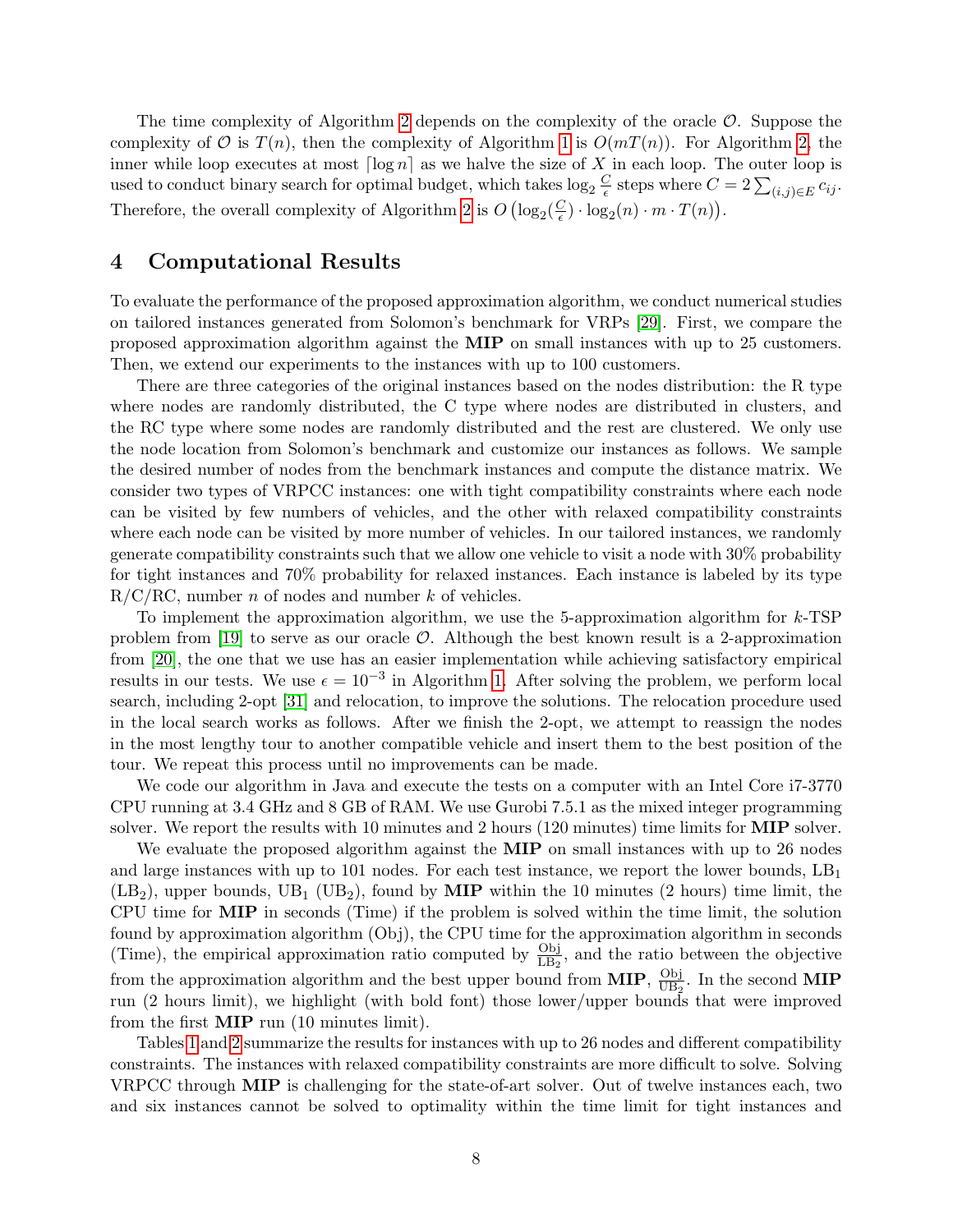| Instance       | MIP<br>$(10 \text{ minutes})$ |                 |           |                 | MIP<br>$(2 \text{ hours})$ |          | Approximation |         |                          |                          |
|----------------|-------------------------------|-----------------|-----------|-----------------|----------------------------|----------|---------------|---------|--------------------------|--------------------------|
|                | LB <sub>1</sub>               | UB <sub>1</sub> | Time(s)   | LB <sub>2</sub> | UB <sub>2</sub>            | Time(s)  | Obj           | Time(s) | Obj<br>$\overline{LB_2}$ | Obj<br>$\overline{UB_2}$ |
| $C-n11-k4$     | 49.30                         | 49.30           | 0.01      | 49.30           | 49.30                      | 0.01     | 49.30         | 0.07    | 1.00                     | 1.00                     |
| $C-n16-k4$     | 81.40                         | 81.40           | 1.22      | 81.40           | 81.40                      | 1.27     | 83.30         | 0.19    | 1.02                     | 1.02                     |
| $C-n21-k6$     | 81.60                         | 81.60           | 62.56     | 81.60           | 81.60                      | 58.62    | 87.70         | 0.18    | 1.07                     | 1.07                     |
| C-n26-k6       | 77.10                         | 86.10           | $600.01*$ | 78.30           | 86.10                      | 7200.08* | 86.20         | 0.36    | 1.10                     | 1.00                     |
| $R-n11-k4$     | 97.00                         | 97.00           | 0.09      | 97.00           | 97.00                      | 0.09     | 98.10         | 0.04    | 1.01                     | 1.01                     |
| $R-n16-k4$     | 108.90                        | 108.90          | 0.10      | 108.90          | 108.90                     | 0.11     | 108.90        | 0.05    | 1.00                     | 1.00                     |
| $R-n21-k6$     | 96.80                         | 96.80           | 1.56      | 96.80           | 96.80                      | 1.36     | 96.80         | 0.11    | 1.00                     | 1.00                     |
| $R-n26$ -k $6$ | 108.90                        | 108.90          | 2.14      | 108.90          | 108.90                     | 2.02     | 126.60        | 0.20    | 1.16                     | 1.16                     |
| $RC-n11-k4$    | 89.40                         | 89.40           | 0.06      | 89.40           | 89.40                      | 0.06     | 95.80         | 0.02    | 1.07                     | 1.07                     |
| $RC-n16-k4$    | 131.00                        | 131.00          | 0.42      | 131.00          | 131.00                     | 0.36     | 131.30        | 0.05    | 1.00                     | 1.00                     |
| $RC-n21-k6$    | 156.60                        | 156.60          | 0.13      | 156.60          | 156.60                     | 0.12     | 156.60        | 0.07    | 1.00                     | 1.00                     |
| $RC-n26-k6$    | 130.50                        | 131.10          | $600.01*$ | 130.80          | 131.10                     | 7200.02* | 138.80        | 0.27    | 1.06                     | 1.06                     |

<span id="page-8-0"></span>Table 1: Numerical results for instances with up to 26 nodes and tight compatibility constraints

\*: computation reaches time limit

<span id="page-8-1"></span>Table 2: Numerical results for instances with up to 26 nodes and relaxed compatibility constraints

| Instance    | $(10 \text{ minutes})$<br>MIP |        |           |                 | $MIP$ (2 hours) |            | Approximation |            |                          |                          |
|-------------|-------------------------------|--------|-----------|-----------------|-----------------|------------|---------------|------------|--------------------------|--------------------------|
|             | LB <sub>1</sub>               | $UB_1$ | Time(s)   | LB <sub>2</sub> | UB <sub>2</sub> | Time(s)    | Obj           | Time $(s)$ | Obj<br>$\overline{LB_2}$ | Obj<br>$\overline{UB_2}$ |
| $C-n11-k4$  | 41.20                         | 41.20  | 1.39      | 41.20           | 41.20           | 1.33       | 41.70         | 0.12       | 1.01                     | 1.01                     |
| $C-n16-k4$  | 47.18                         | 79.00  | $600.10*$ | 50.60           | 78.60           | $7200.21*$ | 80.30         | 0.25       | 1.59                     | 1.02                     |
| $C-n21-k6$  | 25.89                         | 83.60  | $600.12*$ | 39.65           | 81.20           | $7200.47*$ | 81.30         | 1.13       | 2.05                     | 1.00                     |
| $C-n26-k6$  | 21.54                         | 83.30  | $600.05*$ | 27.18           | 81.60           | $7200.35*$ | 81.30         | 1.57       | 2.99                     | 1.00                     |
| $R-n11-k4$  | 76.80                         | 76.80  | 1.21      | 76.80           | 76.80           | 1.65       | 87.40         | 0.04       | 1.14                     | 1.14                     |
| $R-n16-k4$  | 89.90                         | 89.90  | 33.32     | 89.90           | 89.90           | 33.29      | 98.20         | 0.32       | 1.09                     | 1.09                     |
| $R-n21-k6$  | 61.50                         | 83.10  | $600.01*$ | 70.00           | 80.00           | $7200.07*$ | 99.50         | 0.29       | 1.42                     | 1.24                     |
| $R-n26-k6$  | 72.57                         | 107.10 | $600.02*$ | 79.03           | 93.30           | $7200.14*$ | 115.60        | 0.30       | 1.46                     | 1.24                     |
| $RC-n11-k4$ | 81.30                         | 81.30  | 3.86      | 81.30           | 81.30           | 4.52       | 88.30         | 0.02       | 1.09                     | 1.09                     |
| $RC-n16-k4$ | 80.64                         | 89.10  | $600.02*$ | 89.10           | 89.10           | 1632.83    | 116.40        | 0.10       | 1.31                     | 1.31                     |
| $RC-n21-k6$ | 90.20                         | 90.20  | 152.56    | 90.20           | 90.20           | 155.92     | 90.40         | 0.35       | 1.00                     | 1.00                     |
| $RC-n26-k6$ | 33.60                         | 96.30  | $600.03*$ | 49.48           | 96.10           | $7200.22*$ | 95.20         | 0.51       | 1.92                     | 0.99                     |

\*: computation reaches time limit

relaxed instances, respectively. Our proposed algorithm works well for these small instances as most of them can be solved within one second. Comparing the best lower bound found by MIP, our proposed algorithm yields good empirical approximation ratios: The ratios are within 1.16 for all instances with tight compatibility constraints and within 2 for ten out of twelve instances with relaxed compatibility constraints.

Tables [3](#page-9-0) and [4](#page-9-1) summarize the results for instances with up to 101 nodes and different compatibility constraints. It becomes very difficult to solve for good lower bound by using the state-of-art solver for MIP, even given a two-hour time limit. Regarding the runtime, our proposed algorithm is capable of solving two types of instances with 101 nodes in 15 seconds and 270 seconds, respectively. The empirical approximation ratios are maintained within 8: we think that this is a pessimistic bound as the lower bounds from MIP seem poor. In addition, our results are compa-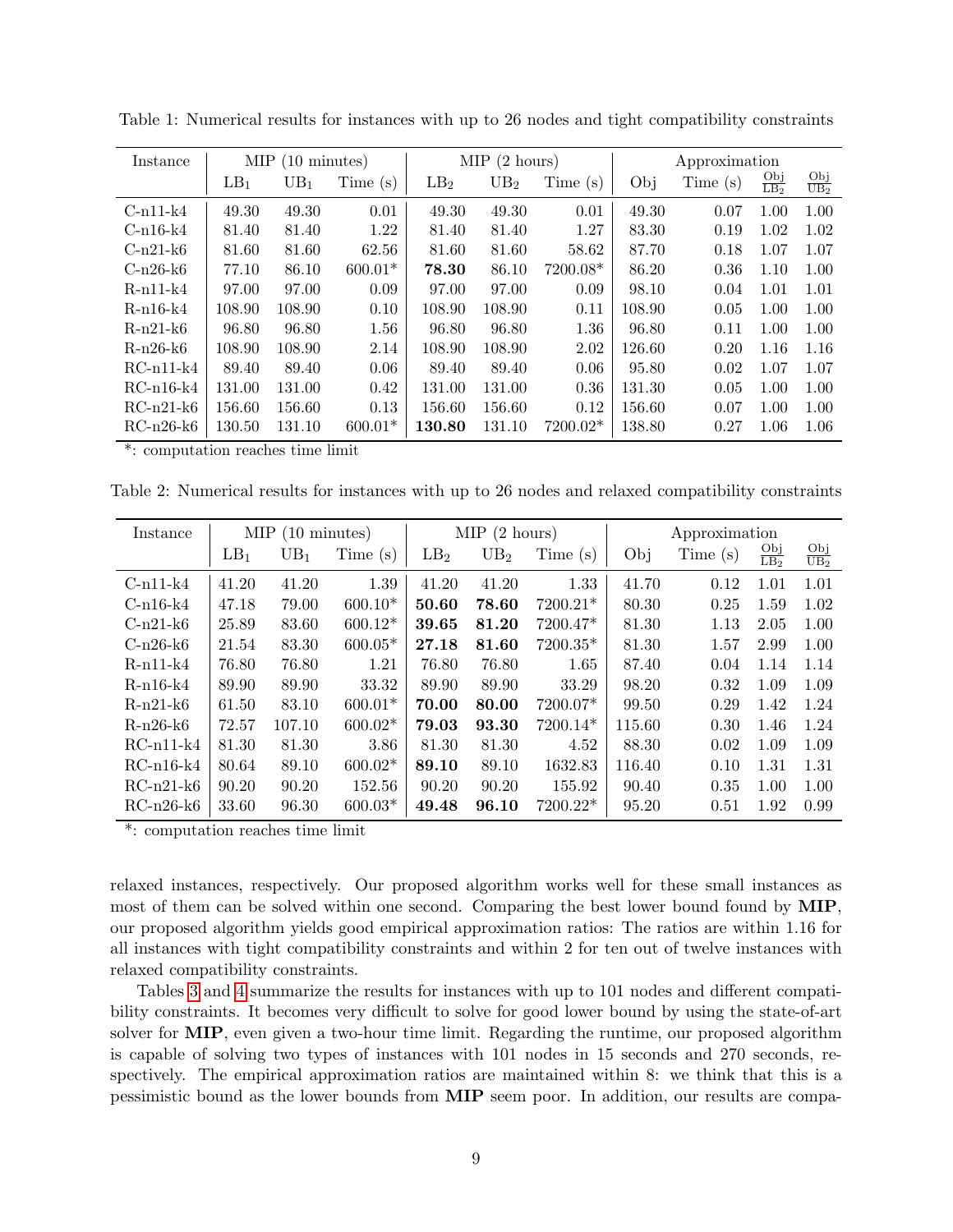| Instance      | $MIP$ (10 minutes) |                          |           | $MIP$ (2 hours) |                 |             | Approximation |            |                          |                        |
|---------------|--------------------|--------------------------|-----------|-----------------|-----------------|-------------|---------------|------------|--------------------------|------------------------|
|               | LB <sub>1</sub>    | $UB_1$                   | Time(s)   | LB <sub>2</sub> | UB <sub>2</sub> | Time (s)    | Obj           | Time $(s)$ | Obj<br>$\overline{LB_2}$ | Obj<br>UB <sub>2</sub> |
| $C-n21-k6$    | 87.30              | 87.30                    | 5.79      | 87.30           | 87.30           | 6.47        | 87.30         | 0.01       | 1.00                     | 1.00                   |
| $C-n41-k10$   | 109.70             | 114.30                   | $600.03*$ | 114.30          | 114.30          | 1772.48     | 114.50        | 0.09       | 1.00                     | 1.00                   |
| $C-n61-k14$   | 55.07              | $\overline{\phantom{m}}$ | $600.15*$ | 55.35           | 102.70          | $7200.15*$  | 102.90        | 1.50       | 1.86                     | 1.00                   |
| $C-n81-k18$   | 72.69              | $\overline{\phantom{m}}$ | $600.02*$ | 72.79           | 125.50          | $7200.25*$  | 117.40        | 2.82       | 1.61                     | 0.94                   |
| $C-n101-k22$  | 32.13              |                          | $600.02*$ | 32.39           |                 | $7200.22*$  | 122.70        | 15.44      | 3.79                     |                        |
| $R-n21-k6$    | 120.70             | 120.70                   | 3.23      | 120.70          | 120.70          | 4.10        | 124.90        | 0.02       | 1.03                     | 1.03                   |
| $R-n41-k10$   | 100.70             | 103.20                   | $600.05*$ | 101.90          | 103.00          | $7200.05*$  | 149.70        | 0.28       | 1.47                     | 1.45                   |
| $R-n61-k14$   | 77.80              | 121.10                   | $600.04*$ | 81.20           | 120.10          | $7200.08*$  | 126.80        | 1.03       | 1.56                     | 1.06                   |
| $R-n81-k18$   | 54.02              | $\overline{\phantom{m}}$ | $600.04*$ | 54.88           |                 | $7200.52*$  | 117.60        | 3.73       | 2.14                     |                        |
| $R-n101-k22$  | 51.80              |                          | $600.05*$ | 56.40           |                 | $7200.26*$  | 121.30        | 11.27      | 2.15                     |                        |
| $RC-n21-k6$   | 138.80             | 138.80                   | 0.80      | 138.80          | 138.80          | 1.01        | 138.80        | 0.03       | 1.00                     | 1.00                   |
| $RC-n41-k10$  | 194.90             | 194.90                   | 277.41    | 194.90          | 194.90          | 295.56      | 194.90        | 0.33       | 1.00                     | 1.00                   |
| $RC-n61-k14$  | 108.40             | 257.30                   | $600.03*$ | 114.00          | 146.30          | $7200.11*$  | 170.50        | 2.09       | 1.50                     | 1.17                   |
| $RC-n81-k18$  | 49.81              |                          | $600.03*$ | 50.34           |                 | 7200.17*    | 170.60        | 4.67       | 3.39                     |                        |
| $RC-n101-k22$ | 47.08              |                          | $600.04*$ | 47.61           |                 | $7200.97^*$ | 178.50        | 9.32       | 3.75                     |                        |

<span id="page-9-0"></span>Table 3: Numerical results for instances with up to 101 nodes and tight compatibility constraints

\*: computation reaches time limit; –: no upper bounds found by MIP within time limit

<span id="page-9-1"></span>Table 4: Numerical results for instances with up to 101 nodes and relaxed compatibility constraints

| Instance      | $MIP$ (10 minutes) |                          |           | $MIP$ (2 hours) |                                 |            | Approximation |            |                                |                        |
|---------------|--------------------|--------------------------|-----------|-----------------|---------------------------------|------------|---------------|------------|--------------------------------|------------------------|
|               | LB <sub>1</sub>    | $UB_1$                   | Time(s)   | LB <sub>2</sub> | UB <sub>2</sub>                 | Time(s)    | Obj           | Time $(s)$ | $rac{\text{Obj}}{\text{LB}_2}$ | Obj<br>UB <sub>2</sub> |
| $C-n21-k6$    | 29.85              | 82.80                    | $600.10*$ | 41.85           | 81.60                           | 7200.38*   | 80.60         | 0.06       | 1.93                           | 0.99                   |
| $C-n41-k10$   | 18.25              | 129.20                   | $600.08*$ | 18.44           | 86.50                           | 7200.18*   | 89.00         | 3.70       | 4.83                           | 1.03                   |
| $C-n61-k14$   | 15.06              | $\overline{\phantom{m}}$ | $600.30*$ | 15.43           |                                 | 7200.09*   | 90.40         | 32.31      | 5.86                           |                        |
| $C-n81-k18$   | 13.36              | $\overline{\phantom{m}}$ | $600.07*$ | 15.48           | $\overline{\phantom{m}}$        | $7200.39*$ | 117.00        | 100.65     | 7.56                           |                        |
| $C-n101-k22$  | 14.00              | $\overline{\phantom{m}}$ | $600.47*$ | 14.00           | —                               | $7200.25*$ | 117.00        | 262.38     | 8.35                           |                        |
| $R-n21-k6$    | 56.58              | 79.90                    | $600.03*$ | 65.09           | 79.90                           | $7200.05*$ | 82.60         | 0.29       | 1.27                           | 1.03                   |
| $R-n41-k10$   | 42.22              | 181.60                   | $600.07*$ | 43.14           | 107.80                          | $7200.16*$ | 97.80         | 3.08       | 2.27                           | 0.91                   |
| R-n61-k14     | 35.83              | $\overline{\phantom{m}}$ | $600.24*$ | 36.48           |                                 | 7200.09*   | 94.30         | 24.85      | 2.58                           |                        |
| $R-n81-k18$   | 29.09              | $\overline{\phantom{0}}$ | $600.10*$ | 32.53           | $\qquad \qquad -$               | 7200.11*   | 103.90        | 89.01      | 3.19                           |                        |
| $R-n101-k22$  | 26.18              |                          | $600.19*$ | 26.18           |                                 | $7200.05*$ | 99.80         | 231.50     | 3.81                           |                        |
| $RC-n21-k6$   | 90.20              | 90.20                    | 141.53    | 90.20           | 90.20                           | 142.03     | 90.40         | 0.27       | 1.00                           | 1.00                   |
| $RC-n41-k10$  | 17.77              | 228.50                   | $600.11*$ | 19.89           | 125.20                          | 7200.18*   | 160.50        | 4.41       | 8.07                           | 1.28                   |
| $RC-n61-k14$  | 26.44              | $\overline{\phantom{0}}$ | $600.09*$ | 26.82           |                                 | $7200.19*$ | 117.50        | 31.39      | 4.38                           |                        |
| $RC-n81-k18$  | 24.93              |                          | $600.07*$ | 29.23           | $\hspace{0.1mm}-\hspace{0.1mm}$ | $7200.22*$ | 121.00        | 114.88     | 4.14                           |                        |
| $RC-n101-k22$ | 23.91              |                          | $600.15*$ | 23.91           |                                 | 7200.40*   | 124.20        | 268.86     | 5.19                           |                        |

\*: computation reaches time limit; –: no upper bounds found by MIP within time limit

rable to the best MIP solutions found within the time limit as ratios  $\frac{\text{Obj}}{\text{UB}_2}$ , are close to 1: in fact in many cases the approximation algorithm finds a better solution.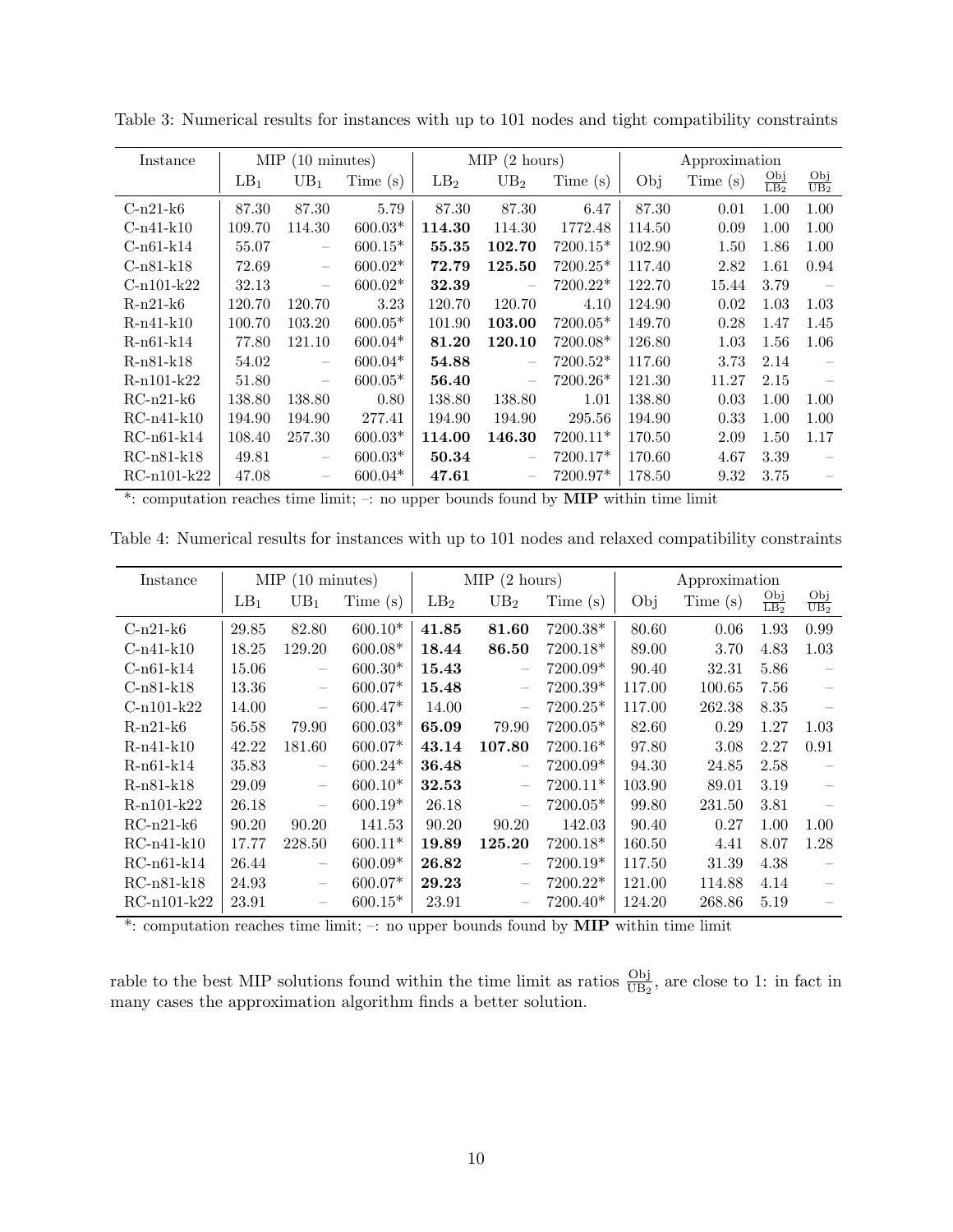## 5 Conclusions

We studied a vehicle routing problem with minimum makespan objective and compatibility constraints. This problem has a variety of potential applications, including shared-mobility. We obtained a  $(2 \ln n+1)$ -approximation algorithm using a set-covering framework, and proved a nearly matching  $(\ln n)$ -hardness of approximation. Our numerical experiments showed that the VRPCC is challenging to solve directly using integer programming and the proposed algorithm is efficient and yields an empirical approximation ratio that is much better than its theoretical bound.

Acknowledgement. S. Shen's work was partially supported by National Science Foundation grants CMMI-1636876, 1727618. V. Nagarajan's work was supported in part by NSF CAREER grant CCF-1750127.

## References

- <span id="page-10-6"></span>[1] D. Applegate, W. Cook, S. Dash, and A. Rohe. Solution of a min-max vehicle routing problem. INFORMS Journal on Computing, 14(2):132–143, 2002.
- <span id="page-10-0"></span>[2] D. L. Applegate, R. E. Bixby, V. Chvatal, and W. J. Cook. The Traveling Salesman Problem: A Computational Study. Princeton University Press, 2006.
- <span id="page-10-7"></span>[3] E. M. Arkin, R. Hassin, and A. Levin. Approximations for minimum and min-max vehicle routing problems. Journal of Algorithms, 59(1):1–18, 2006.
- <span id="page-10-10"></span>[4] S. Arora and G. Karakostas. A  $2 + \epsilon$  approximation algorithm for the k-MST problem. Mathematical Programming, 107(3):491–504, 2006.
- <span id="page-10-3"></span>[5] E. Balas. The prize collecting traveling salesman problem. Networks, 19(6):621–636, 1989.
- <span id="page-10-2"></span>[6] N. Bansal, A. Blum, S. Chawla, and A. Meyerson. Approximation algorithms for deadlinetsp and vehicle routing with time-windows. In Proceedings of the thirty-sixth annual ACM symposium on Theory of computing, pages 166–174. ACM, 2004.
- <span id="page-10-1"></span>[7] J. Barrios and J. Godier. Fleet sizing for flexible carsharing systems: Simulation-based approach. Transportation Research Record: Journal of the Transportation Research Board, (2416): 1–9, 2014.
- <span id="page-10-9"></span>[8] A. Blum, R. Ravi, and S. Vempala. A constant-factor approximation algorithm for the k MST problem. In Proceedings of the Twenty-eighth Annual ACM Symposium on Theory of Computing, pages 442–448. ACM, 1996.
- <span id="page-10-8"></span>[9] J. Carlsson, D. Ge, A. Subramaniam, A. Wu, and Y. Ye. Solving min-max multi-depot vehicle routing problem. Lectures on Global Optimization, 55:31–46, 2009.
- <span id="page-10-4"></span>[10] P. Chalasani and R. Motwani. Approximating capacitated routing and delivery problems. SIAM Journal on Computing, 28(6):2133–2149, 1999.
- <span id="page-10-5"></span>[11] M. Charikar, S. Khuller, and B. Raghavachari. Algorithms for capacitated vehicle routing. SIAM Journal on Computing, 31(3):665–682, 2001.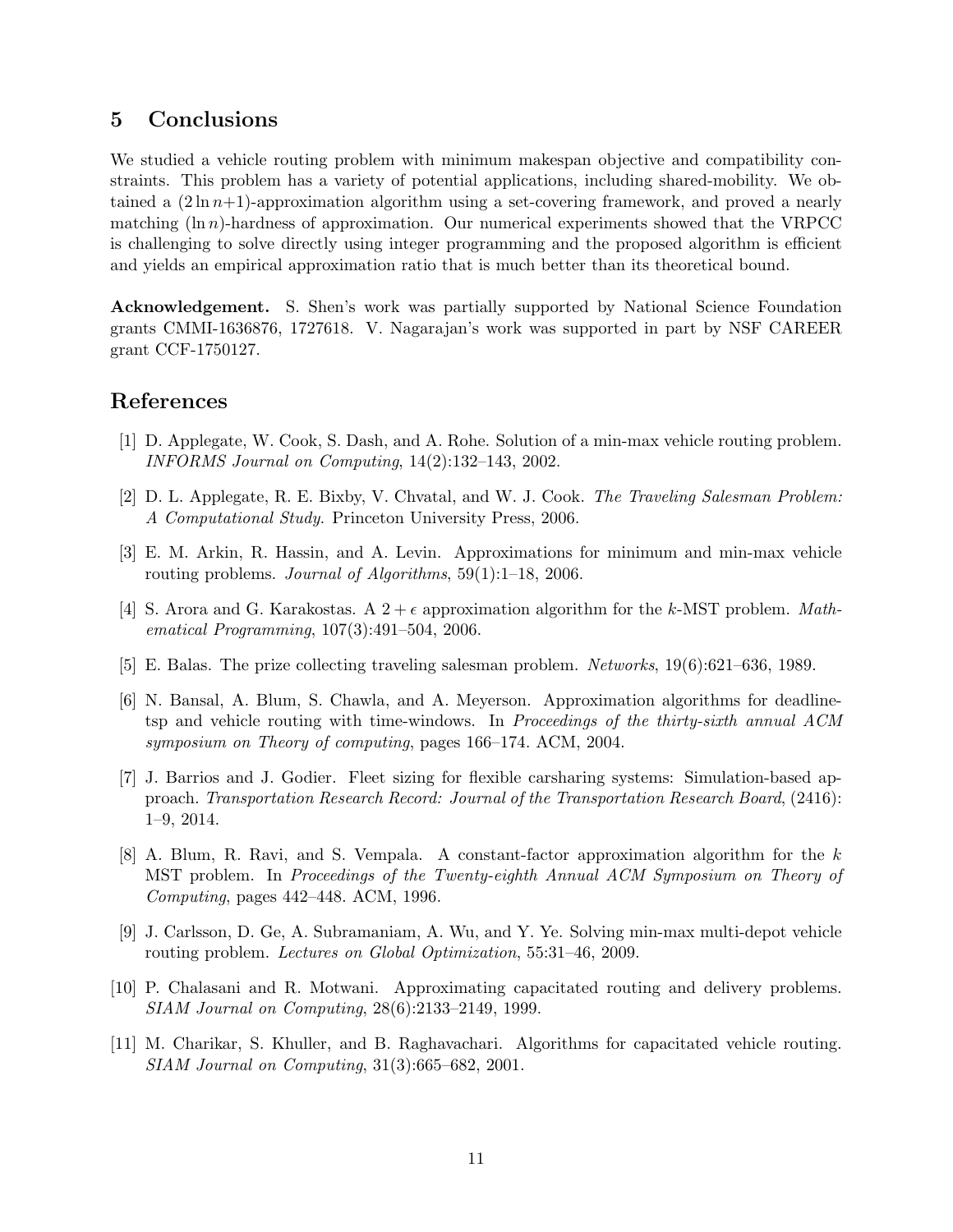- <span id="page-11-12"></span>[12] C. Chekuri and A. Kumar. Maximum coverage problem with group budget constraints and applications. In Approximation, Randomization, and Combinatorial Optimization. Algorithms and Techniques, pages 72–83. Springer, 2004.
- <span id="page-11-3"></span>[13] C. Chekuri, N. Korula, and M. Pál. Improved algorithms for orienteering and related problems. ACM Transactions on Algorithms (TALG), 8(3):23, 2012.
- <span id="page-11-1"></span>[14] N. Christofides. Worst-case analysis of a new heuristic for the travelling salesman problem. Technical report, Carnegie-Mellon Univ Pittsburgh Pa Management Sciences Research Group, 1976.
- <span id="page-11-9"></span>[15] V. Chvatal. A greedy heuristic for the set-covering problem. Math. Oper. Res., 4(3):233–235, 1979.
- <span id="page-11-6"></span>[16] J.-F. Cordeau and G. Laporte. The dial-a-ride problem: Models and algorithms. Annals of Operations Research, 153(1):29–46, 2007.
- <span id="page-11-10"></span>[17] I. Dinur and D. Steurer. Analytical approach to parallel repetition. In Proceedings of the Forty-sixth Annual ACM Symposium on Theory of Computing, pages 624–633. ACM, 2014.
- <span id="page-11-7"></span>[18] G. Even, N. Garg, J. Könemann, R. Ravi, and A. Sinha. Min–max tree covers of graphs. Operations Research Letters, 32(4):309–315, 2004.
- <span id="page-11-4"></span>[19] N. Garg. A 3-approximation for the minimum tree spanning k vertices. In Proceedings of the 37th Annual Symposium on Foundations of Computer Science, FOCS '96, pages 302–309, Washington, DC, USA, 1996. IEEE Computer Society.
- <span id="page-11-14"></span>[20] N. Garg. Saving an epsilon: A 2-approximation for the k-MST problem in graphs. In Proceedings of the Thirty-seventh Annual ACM Symposium on Theory of Computing, pages 396–402. ACM, 2005.
- <span id="page-11-2"></span>[21] B. L. Golden, L. Levy, and R. Vohra. The orienteering problem. Naval Research Logistics, 34 (3):307–318, 1987.
- <span id="page-11-15"></span>[22] B. L. Golden, G. Laporte, and E. D. Taillard. An adaptive memory heuristic for a class of ´ vehicle routing problems with minmax objective. Computers & Operations Research, 24(5): 445–452, 1997.
- <span id="page-11-0"></span>[23] B. L. Golden, S. Raghavan, and E. A. Wasil. The Vehicle Routing Problem: Latest Advances and New Challenges, volume 43. Springer Science & Business Media, 2008.
- <span id="page-11-8"></span>[24] I. L. Gørtz, M. Molinaro, V. Nagarajan, and R. Ravi. Capacitated vehicle routing with nonuniform speeds. Mathematics of Operations Research, 41(1):318–331, 2016.
- <span id="page-11-11"></span>[25] P. N. Klein and R. Ravi. A nearly best-possible approximation algorithm for node-weighted steiner trees. *J. Algorithms*,  $19(1):104-115$ , 1995.
- <span id="page-11-5"></span>[26] W. Malik, S. Rathinam, and S. Darbha. An approximation algorithm for a symmetric generalized multiple depot, multiple travelling salesman problem. *Operations Research Letters*, 35  $(6):747-753, 2007.$
- <span id="page-11-13"></span>[27] C. S. Martin and M. R. Salavatipour. Minimizing latency of capacitated k-tours. Algorithmica, pages 1–20, 2017.